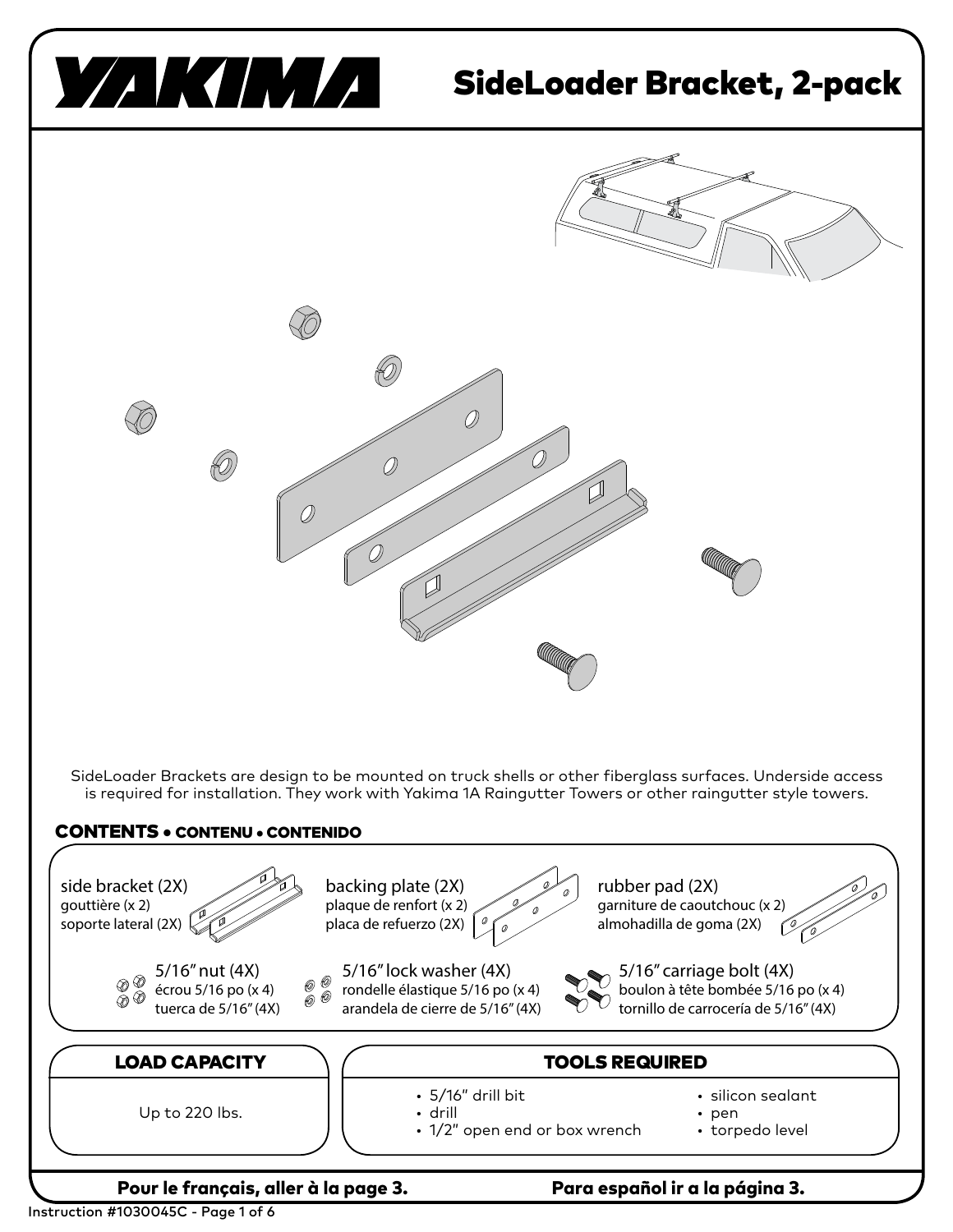## INSTALLATION • INSTALLATION • INSTALACIÓN

### **SELECT A LOCATION FOR THE BRACKETS.**

- Consider your desired crossbar spread (32" is recommended)
- Determine the height needed for the towers to clear the truck shell and provide roof clearance for gear mounts. (2" or more roof clearance is recommend)
- Avoid any struts, braces, other structural components of the truck shell that may interfere with installation.
- $\bullet$  Avoid areas that have insulation between the inner and outer shell surfaces.
- Keep crossbars at the same height or elevate the rear slightly higher than the front. This also applies when using in conjunction with a rooftop rack.
- IMPORTANT The vinyl-coated clips on 1A Raingutter Towers protrude from the backside of the tower so find a mounting location high enough to prevent contact with the side or top of the truck shell. If insufficient clearance exists consider other custom brackets that may solve the problem (see fig. 1).



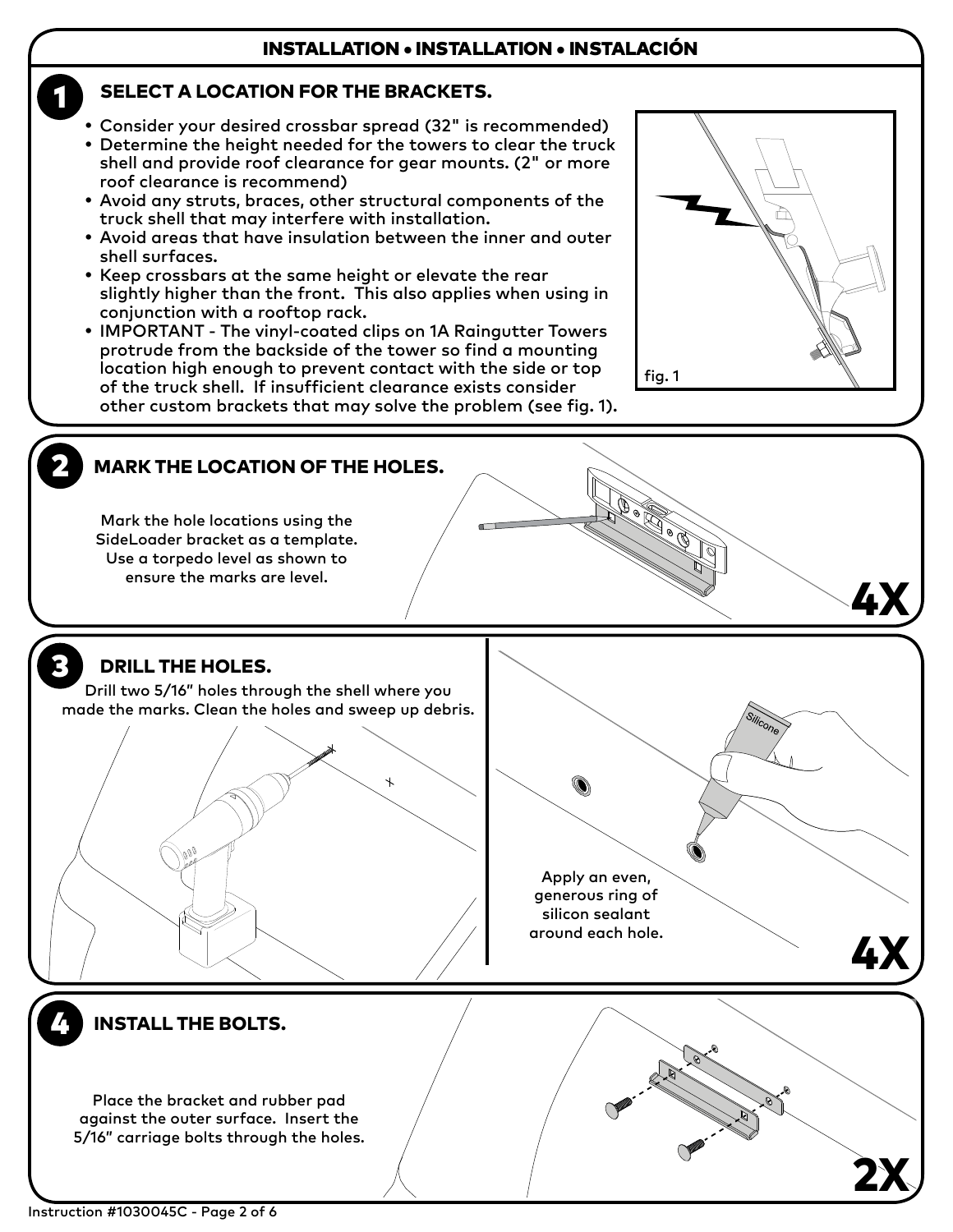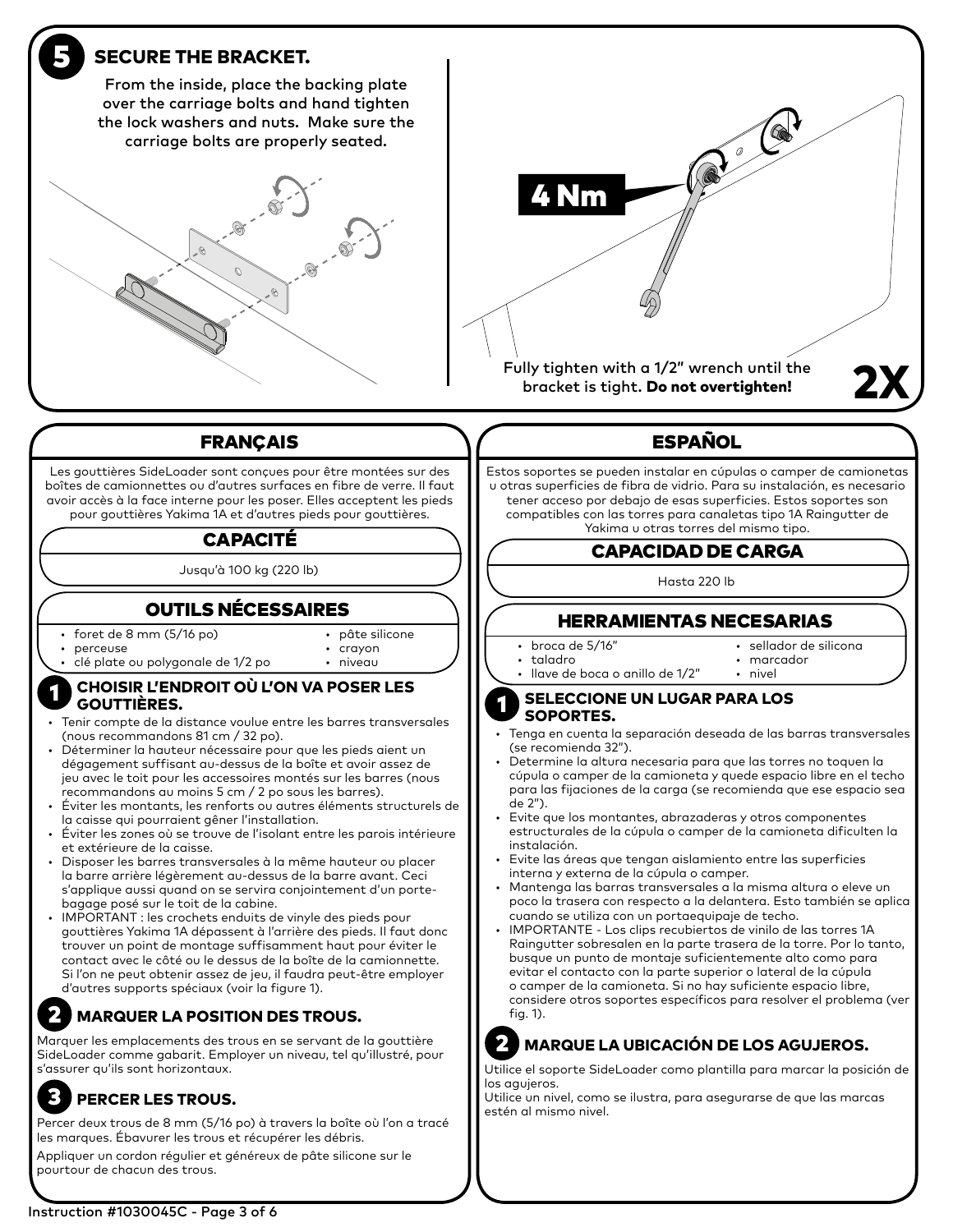### **FRANÇAIS**

## 21 POSER LES BOULONS.

Placer la gouttière et la garniture de caoutchouc contre la paroi extérieure. Enfiler les boulons à tête bombée de 5/16 po dans les trous.

#### 5 FIXER LES GOUTTIÈRES.

Depuis l'intérieur, enfiler la plaque de renfort sur les boulons, puis les rondelles et les écrous. Serrer à la main. Vérifier que la tête des boulons est bien engagée.

Serrer complètement avec une clé de1/2 po jusqu'à ce que la gouttière soit solide. Ne pas trop serrer!

## **ESPAÑOL**

# $\overline{\mathbf{3}}$

## TALADRE LOS AGUJEROS.

Taladre dos agujeros de 5/16" a través de la cúpula o camper donde hizo las marcas. Limpie los agujeros y elimine las virutas. Aplique un anillo uniforme y abundante de sellador de silicona alrededor de cada agujero.



### **INSTALE LOS TORNILLOS.**

Coloque el soporte y la almohadilla de goma contra la superficie exterior. Introduzca los tornillos de carrocería de 5/16" a través de los aavieros.



Desde el interior, coloque la placa de refuerzo en los tornillos de carrocería, instale las arandelas de cierre y enrosque las tuercas con la mano. Asegúrese de que los tornillos de carrocería queden bien asentados.

Apriete completamente con una llave de 1/2" hasta que el soporte quede bien fijado. ¡No apriete demasiado!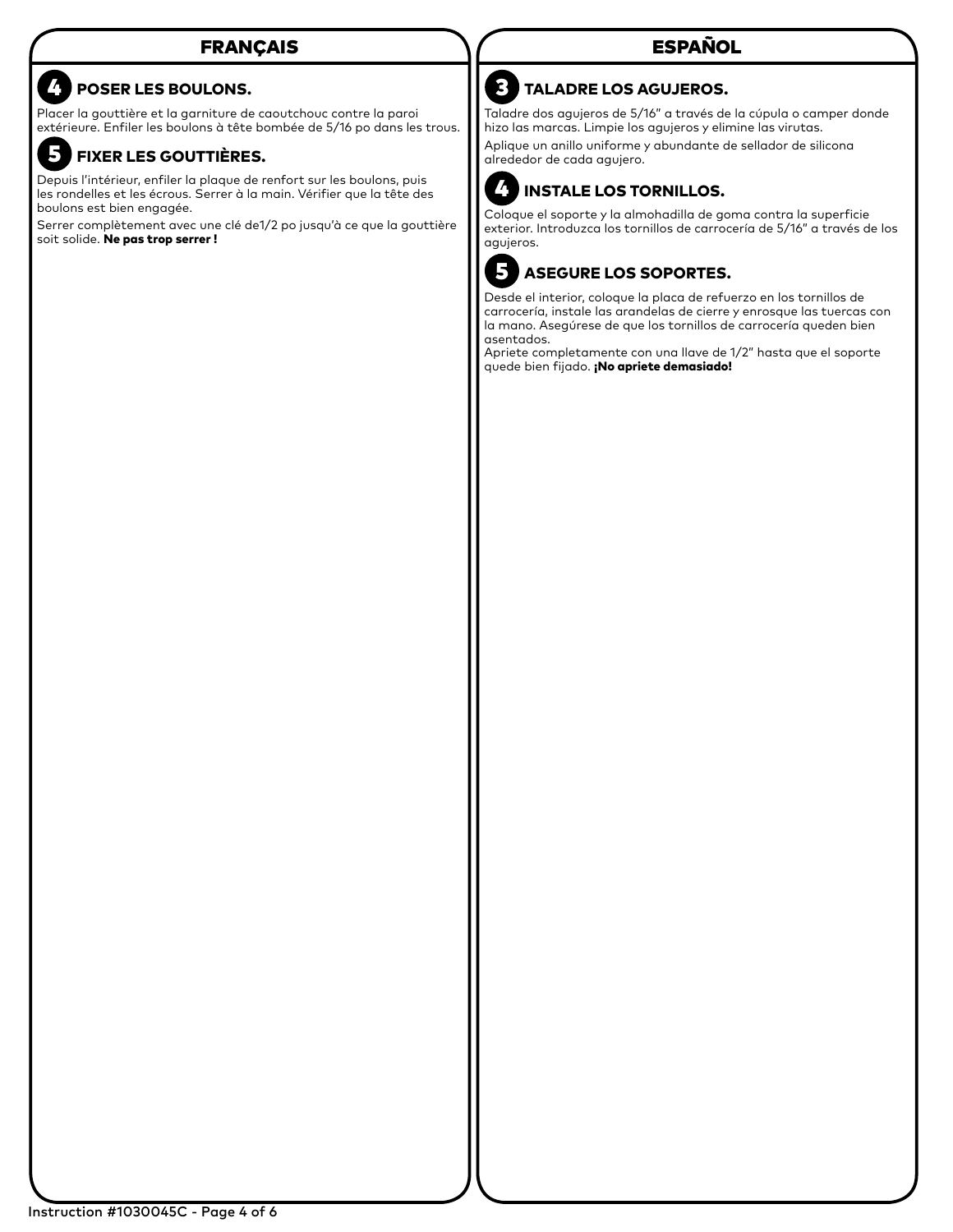### Rack Installation

Inadequately secured loads and incorrectly mounted roof racks and accessory racks can come loose during travel and cause serious accidents! Therefore, installation, handling and use must be carried out in accordance with product and vehicle instructions.

In addition to these instructions, review the mounting instructions for the roof rack and the operating instructions of the vehicle.

These instructions should be kept together with the vehicle's operating instructions and carried in the vehicle when in use and en route.

For your own safety, you should only use roof racks that are authorized for use with your vehicle.

For roof racks that do not specify the distance between the front and rear crossbars, the distance shall be at least 700 mm or as large as possible. Please note that changes (e.g. additional drill holes) to the accessory rack's attachment system are not permissible.

Check attachment hardware and load for tight fit and function:

- 
- Before the start of any journey.<br>After driving a short distance following rack or load install.<br>At regular intervals on longer journeys.<br>More frequently on rough terrain.
- 
- 
- After interruption of a journey during which the vehicle<br>was left unsupervised (check for damage due to outside intervention).

#### Rack Loading

Do not exceed the maximum load specified for the roof rack, accessory rack or the maximum load recommended by the vehicle manufacturer.

Max Roof Load = weight of roof rack + weight of accessory racks + weight of load.

Load shall be uniformly distributed with the lowest possible center of gravity.

Load should not substantially extend beyond the loading surface of the roof rack.

### Vehicle Driving and Regulations

The speed driven must be suited to the load transported and to official speed limits. In the absence of any speed limits, we recommend a maximum speed of 80 mph (130 km/h).

When transporting any load, the speed of the vehicle must take into account all conditions such as the state of the road, the surface of the road, traffic conditions, wind, etc. Vehicle handling, cornering, braking and sensitivity to side winds will change with the addition of roof top loads.

If this product is off-road certified, it is designed and intended to be used on forest service roads, access roads or other non-technical terrains at moderate speeds. It is not to be used while rock-crawling, jumping, bogging, or other technical off-road terrains. When using off-road certified products with non-off-road certified products, always follow the warnings and restrictions stated in the non-off-road certified product instructions.

#### **Maintenance**

The accessory rack should be carefully cleaned and maintained, particularly during the winter months. Use only a solution of water and standard car wash liquid without any alcohol, bleach or ammonium additives.

For reasons of fuel economy and the safety of other road users, the accessory rack and roof rack should be removed when not in use.

Periodically inspect accessory rack for damage. Replace lost, damaged or worn parts. Use only original spare parts obtained from a stocking specialist, dealer or manufacturer.

Any changes made to the roof racks and accessory racks as well as the use of spare parts or accessories other than those supplied by the manufacturer will lead to the lapsing of the manufacturer's warranty and liability for any material damage or accidents. You should observe these instructions to the letter and only use the original parts supplied.

In order to replace any lost or defective keys, note the lock and key numbers below and register them at www.yakima.com.

### $\sqrt{100}$  important warnings  $\sqrt{100}$  avertissements importants

### Pose du porte-bagage

Une charge mal arrimée, un porte-bagage de toit, ou encore un de ses accessoires, qui seraient mal installés pourraient se libérer en cours de trajet et provoquer un grave accident ! C'est pourquoi la pose, la manutention et l'utilisation de ce produit doivent être conformes aux instructions visant le produit et le véhicule.

En plus d'observer les présentes instructions, vérifier les instructions visant la pose du porte-bagage et les instructions visant le véhicule.

Les présentes instructions devraient être jointes au manuel d'utilisation du véhicule et conservées à bord lors du déplacement.

Par sécurité, on ne devrait utiliser que des porte-bagages qui sont approuvés pour le véhicule.

Dans le cas des porte-bagages dont la distance entre les barres transversales avant et arrière n'est pas spécifiée, cette distance doit être la plus grande possible, mais d'au moins 700 mm. Prière de noter qu'il est interdit d'apporter des modifications au système de montage de l'accessoire (en perçant des trous supplémentaires, par exemple).

Vérifier la solidité des dispositifs de fixation et l'arrimage de la charge :<br>• avant de prendre la route ;

- 
- peu de temps après le départ si l'on a posé le porte-bagage ou si on l'a chargé ;<br>à intervalles réguliers sur les longs trajets ;
- 
- plus fréquemment sur routes cahoteuses ;<br>après tout arrêt durant lequel le véhicule a été laissé sans
- surveillance (confirmer l'absence de dommages provoqués par des tiers).

Chargement du porte-bagage Ne pas dépasser la charge maximale spécifiée pour le porte-bagage, l'accessoire de transport ou la charge maximale recommandée par le constructeur du véhicule.

Charge maximale sur le toit = poids du porte-bagage + poids de l'accessoire de transport + poids de la charge.

La charge doit être répartie de manière uniforme et son centre de gravité doit être le plus bas possible.

La charge ne doit pas dépasser significativement de la surface de charge du porte-bagage.

Conduite du véhicule et réglementation La vitesse à laquelle on roule doit tenir compte de la charge transportée et des limitations de vitesse. En l'absence de limitation de vitesse, nous recommandons de ne pas dépasser 130 km/h.

Quand on transporte n'importe quelle charge, la vitesse à laquelle on roule doit aussi tenir compte des conditions ambiantes comme l'état de la route, la surface de la route, les conditions de la circulation, le vent, etc. Le comportement du véhicule, sa tenue en virage, son freinage et sa sensibilité aux vents latéraux seront modifiés par l'addition de charges sur le toit.

Si ce produit est approuvé pour la conduite hors-route, il est destiné à servir sur des chemins forestiers, des routes d'accès et d'autres terrains peu accidentés à vitesse modérée. On ne doit pas l'utiliser si le véhicule sert à franchir de gros rochers, à sauter, à rouler dans la boue profonde ou à circuler sur des terrains très accidentés. Quand on se sert de produits approuvés pour la conduite hors-route en conjonction avec d'autres qui ne le sont pas, il faut toujours respecter les avertissements et les limitations stipulés dans les instructions des produits qui ne sont pas approuvés pour la conduite hors-route.

#### Entretien

L'accessoire de transport doit être nettoyé et entretenu avec soin, particulièrement durant l'hiver. Pour le nettoyage, n'employer que du savon liquide normal pour automobile et de l'eau, sans ajouter d'alcool, d'eau de Javel ou d'ammonium.

Pour économiser du carburant et par sécurité pour les autres usagers de la route, il est recommandé d'enlever l'accessoire de transport et le porte-bagage quand ils ne servent pas.

Inspecter l'accessoire de transport régulièrement. Remplacer les pièces perdues, endommagées ou usées. N'employer que des pièces d'origine, que l'on peut se procurer auprès d'un détaillant ou du fabricant.

Toute modification apportée au porte-bagage ou à l'accessoire de transport, ainsi que l'emploi de pièces ou d'accessoires autres que ceux fournis par le fabricant, annulerait la garantie et la responsabilité du fabricant en cas de dommages matériels ou d'accident. L'utilisateur doit donc respecter les présentes instructions à la lettre et n'employer que les pièces d'origine fournies.

Afin de pouvoir remplacer des clés perdues ou défectueuses, prendre note du numéro de la serrure et des clés ci-dessous et les enregistrer à www.yakima.com.